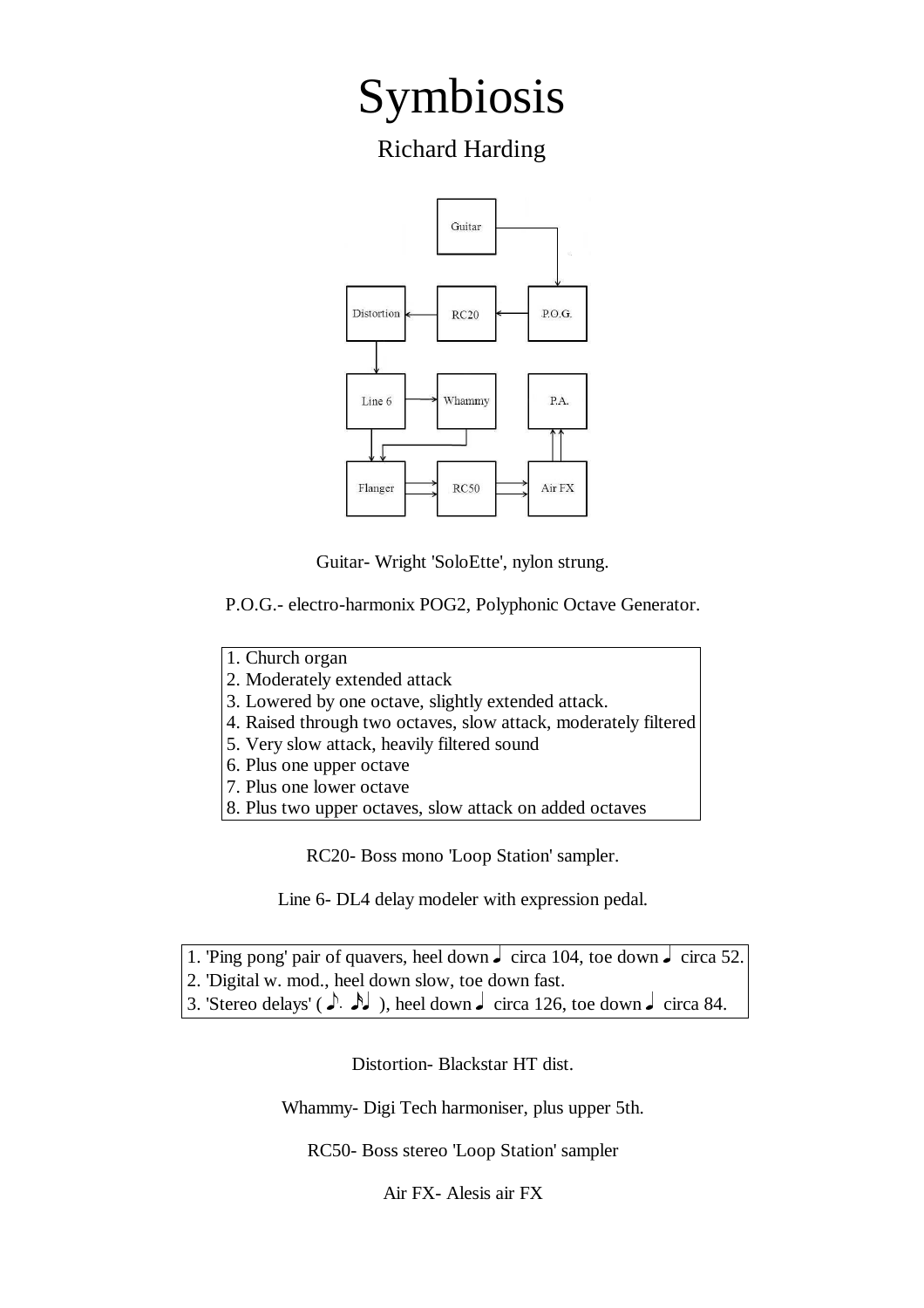## Symbiosis

Soloist plus electronics

Richard Harding



Copyright © July 2012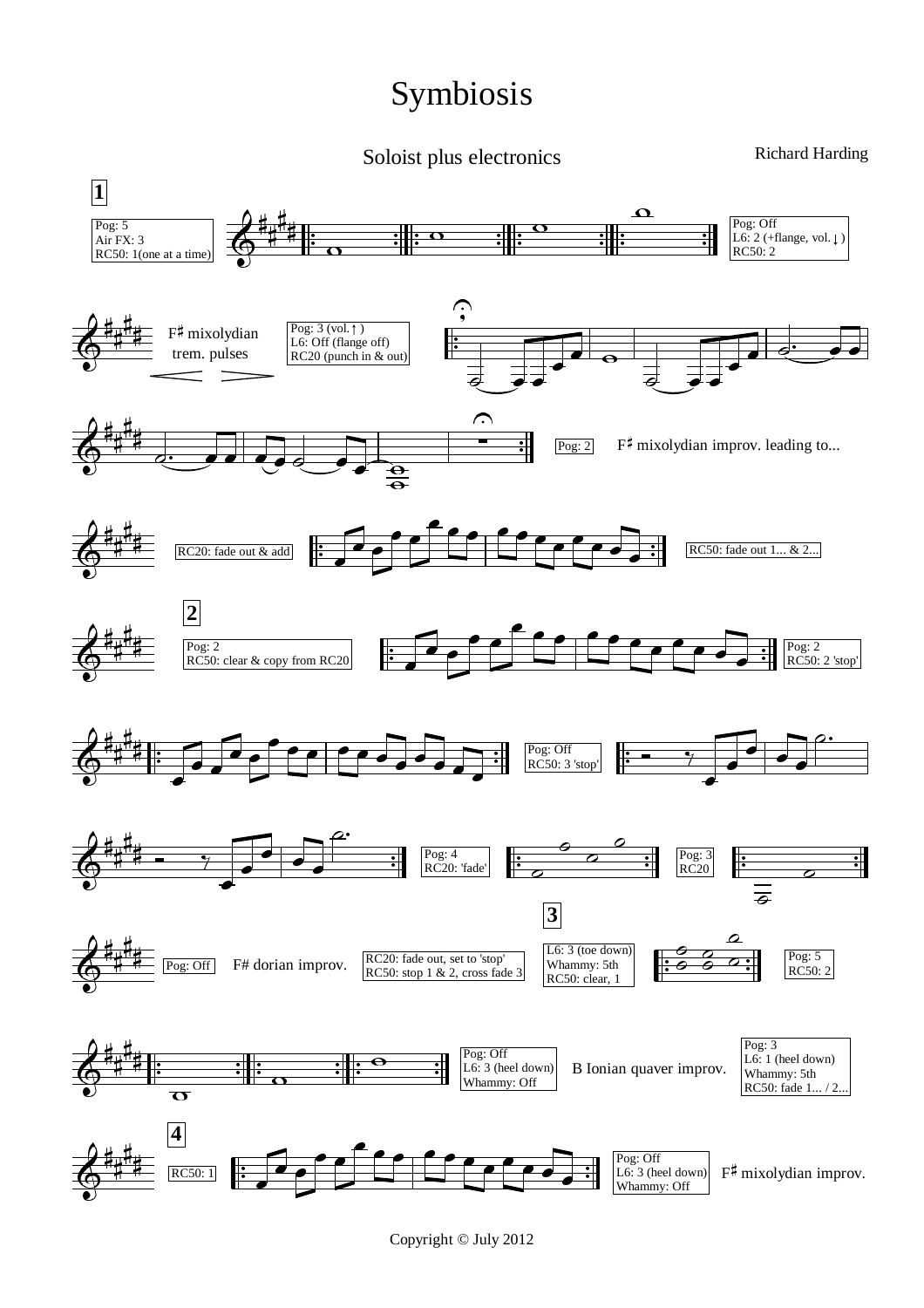